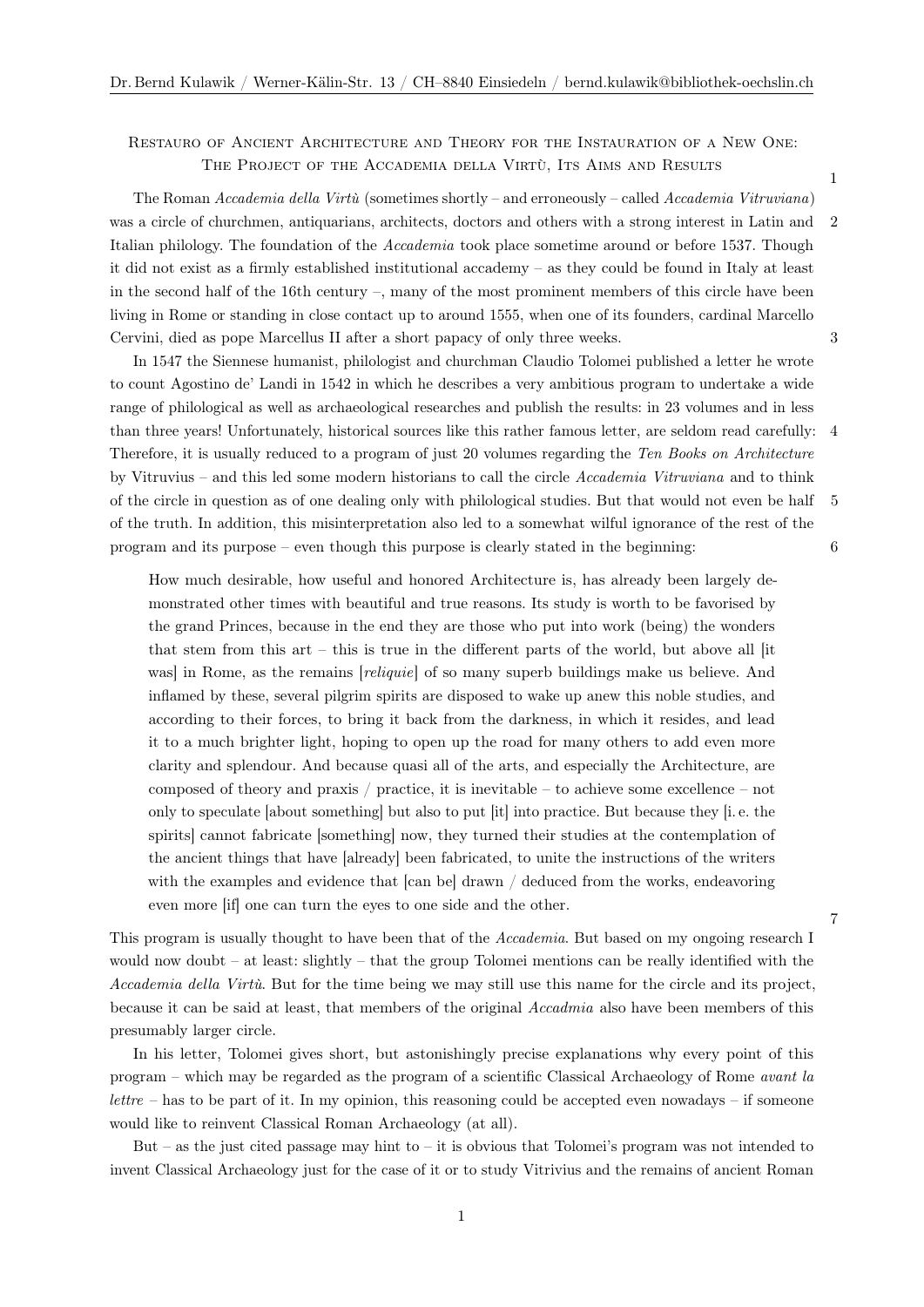architecture and almost all other kinds of artifacts just because of interest, but to serve a very practical purpose: To create some sort of handbook about how to build – a guideline for a new architecture: It would have to be based on the best surviving theoretical source, i.e. Vitruvius, and not only the best but all examples of ancient architecture. And to understand the architecture and its meaning as good as possible, all the other sources would have to be documented and interpreted as well: tombstones and inscriptions, coins and medals and any kind of decoration etc.

So, in my opinion, this program could serve as a very excellent example (if not: the best) of Renaissance endeavors for *restauro* – i.e. that of ancient architecture (at least: on paper) and its theory – and *instauro* – i.e. that of the best modern architecture one could have based on this theoretical and practical knowledge.

But, we may and should ask then: Did anything ever come out of this enormous and ambitious program? The typical and common answer by modern scholarship to this question is: No . . . or: almonst nothing. 8

The only surviving book that is regularly seen as being the result of the *Accademia's* work are Guillaume Philandrier's *In decem Libros M. Vitruvii Pollionis de Archicttra Annotationes* from 1544. And it surely is no coincidence that Tolomei's list starts with a book like this – in fact, I guess, that he 9 changed his list between 1542 and 1547 to place it here, because it represents some irregularity in the logical argumentation of the letter.

These *Annotationes* – that I like to describe as 'comments on dark passages in Vitruvius explained with even darker passages by other authors' – have been republished a few times and are still today invaluable as source for ancient textual parallels as well as for our understanding on how philologists and architects of the Renaissance understood Vitruvius. One deficit of the *Annotationes* obviously is the lack of the full original Vitruvian text. So it is no wonder that they were republished in 1550 together with 10 the *Ten Books*. But a closer look on the title page of this edition could convince us that this publication 11 even is something more than just a compilation of both texts. In fact, the subtitle states that the original Vitruvian text would have been edited by comparing and emendating all editions and old *exemplis* – which, in my opinion, can only mean that all available manuscripts were also consulted. And these are the characteristics Tolomei mentions for the second volume in his list. As far as I know, no one has ever tried 12 to identify the sources that Philandrier (and / or his publisher) here claims to have used . . .

So, we may add this volume to Tolomei's list and even expect that some sort of vocabulary also existed in preparation of these two books.

",And that's all, folks  $\ldots$  or isn't?" — Well: No.

What disturbes the reader (or should disturb at least modern readers) is Tolomei's claim at the end of the letter, that the entire project could be accomplished – and by speaking thoroughly about books (*libri*) that will be printed, he clearly means: published – in less than three years. Again, this claim has only caused disapproval by modern scholarship, even though Tolomei himself says that the program could and would be realised by many learned men and practitioners – most of all: architects – by dividing the workload among them according to their specialization: 14

Maybe to someone it may appear that this would be a too big and far too troublesome undertaking, and that it would include too many things which may never be possible to be brought to an end: besides that there are some obscure things that may never be illustrated in any way. But if he knew how non only one but many good spirits have turned towards this noble undertaking, and how to everyone of them his particular work was assigned, one will not wonder more, I believe, than one wonders to see one hundred or more crafts working at the same time in a big city. Be it divided, as every heavy weight becomes light[ly] if it is divided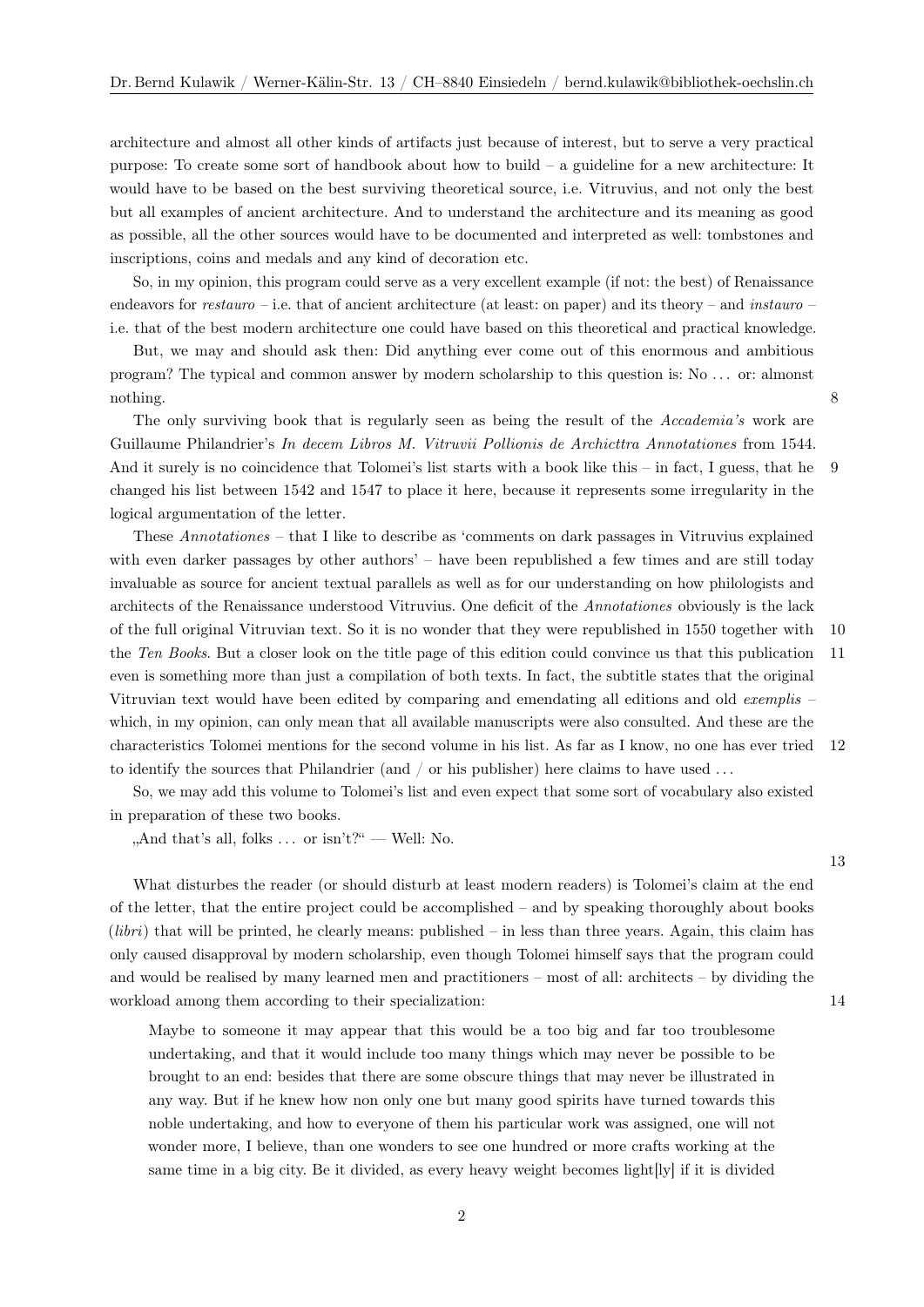in many parts. And dividing this work among many learned men, there is no doubt that in less than three years all will be brought to an end.

If we do not simply insinuate that Tolomei here shamelessly lied to his addressee or that he by far overestimated the possibilities and energies of the learned men he mentioned – as modern research has done – but if we instead take Tolomei's word and especially keep in mind that he never speaks of an incredible large amount of *research* to be done but of *books to be published* – we may conclude, that at least part of the work already had been done or was underway. And this may and should be reason enough for us to look for any traces of this project in published and – maybe even more: – unpublished sources from the Renaissance. 15

The first yet (more or less) unpublished corpus of sources that has been attributed in 1986 to the *Accademia's* project is the so-called Codex Coburgensis at the Castle (*Veste*) Coburg in Germany and it's accompanying parallel source, the Codex Pighianus at the Staatsbibliothek Berlin – named after its owner Stephanus Pighius who is thought to have commissioned the very precise drawings mostly of ancient tombstones and sarcophagi. These drawings are ordered so accurately according to the historical sequence of ancient *theogonies* and related myths, that the authors of the first exhibition in 1986, the art historian Richard Harprath and the archaeologist Henning Wrede called them "the first systematic archaeological"  $book(s)$ ". 16

Because Stephanus Pighius was secretary to Marcello Cervini and – after Cervini's death – of cardinal Antoine Perrenot de Granvelle: both supporters of the *Accademia's* work – and therefore we may add these codices to Tolomei's list. After the death of Richard Harprath, Henning Wrede is now working on a complete scientific catalogue of the Codex Coburgensis, while his former student, Kathrin Schade hopefully will find the time to go on with her cataloguing work on the Codex Pighianus. 17

But Pighius is also mentioned in another large set of sources regarding Roman Antiquity: the collections of ancient inscriptions compiled in Rome between 1545 and 1550 by the French secretary of the Spanish Bishop Antonio Agustín and since 1550 in the Biblioteca Apostolica Vaticana – whose cardinal librarian since 1548 was Marcello Cervini. 18

Both groups – the codices as well as the inscriptions – show some remarkable common characteristics: Most prominent is the careful separation between the documentation of the ancient remains with all damages and – in the case of the inscriptions – the graphically different conjectures about the missing parts. It is even possible, I think, that many of the inscriptions in the Codices Coburgensis and Pighianus were written by the same hand or hands.

Jean Matal also always notes who described the inscription, who proofread it and what other modern sources for it existed in case he could not check the original one himself. Beside(s) many others like Guillaume Budé, Pirro Ligorio or Martin de Smet, we find among his collaborators also Guillaume Philandrier. 10

While the Codices Coburgensis and Pighianus constitute the largest – and by far: most accurate – Renaissance source of ancient reliefs (many of them lost today) –, the Matal codices in the Vaticana have been the starting point and most important single group of sources for the *Corpus Inscriptionum Latinarum*. But unfortunately, as far as I know, they only have been used by the CIL researchers as sources for ancient inscriptions and never studied with due diligence as sources for the Renaissance study of antiquity themselves. This is a work that still has to be done and be it only for the purpose to reconstruct the network of persons involved in their formation. 20

Because Matal's friend and employer, Antonio Agustín has already been mentioned – this name leads us to another important corpus of sources (before I finally will come to the study of ancient architecture): In 1553 Jacopo Strada published his history of the Roman Emperors based on ancient medals and coins.

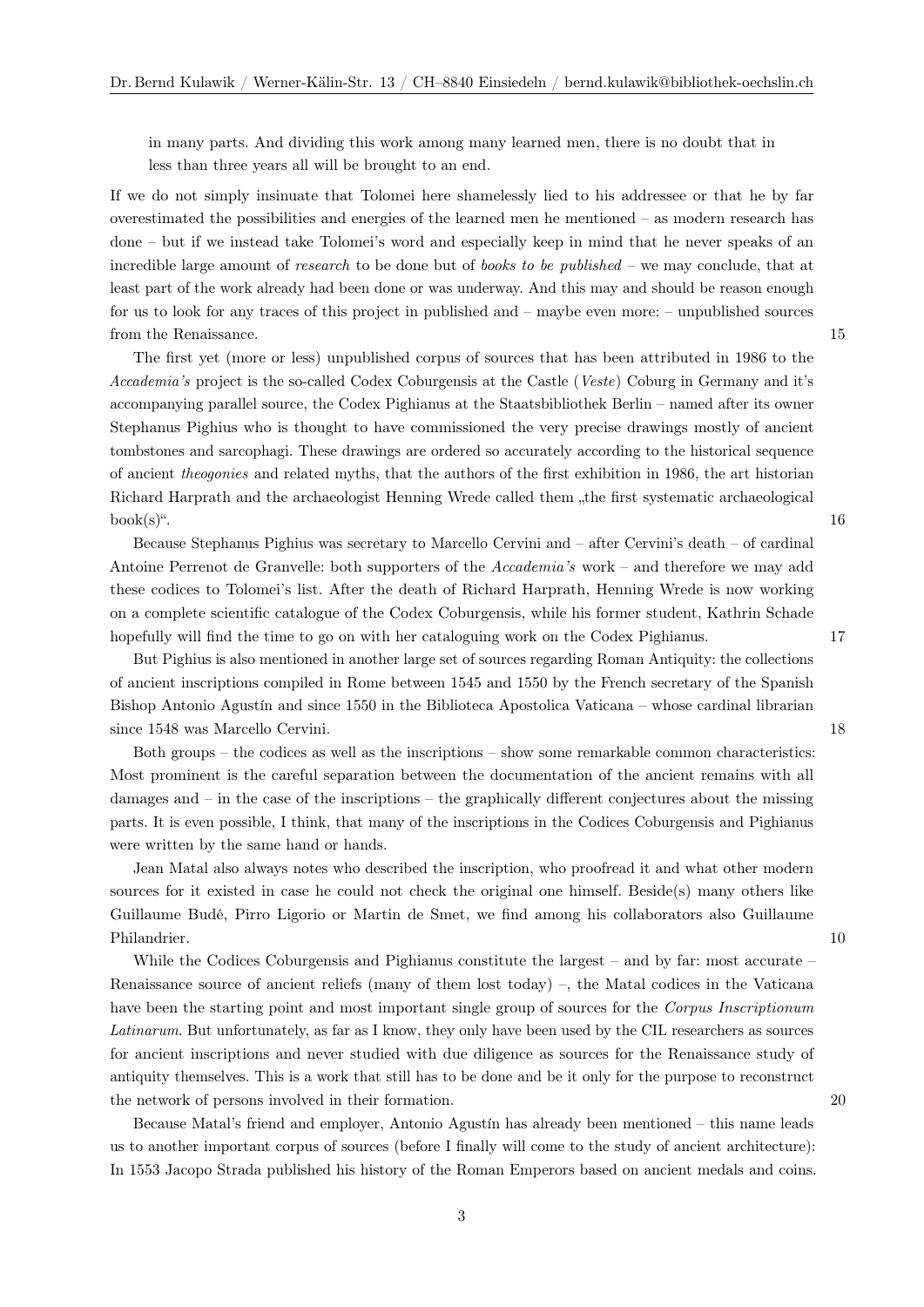His main source was the collection of about 1.000 coins owned by Agustín. In fact, this collection and Agostín's contribution to numismatics is so important that the Spanish institute for numismatics until today bears his name. 21

Jacopo Strada from Mantova himself is rather known as a trader of ancient sculpture travelling between Vienna, Bavaria, Venice, Rome and Lyon – and, of course for the famous portrait of him by Tizian. What is less known is that Strada spent almost all of his wealth – and he was a very wealthy man, owning two houses in Vienna, for instance – for a collection of drawings after ancient coins he had made by draftsmen for over more than twenty years. This collection survived and is still unpublished, not even catalogued – which is no wonder because it consists of more than 6.000 large scale drawings and 3.000 pages of commentaries. The German archaeologist Volker Heenes, a student of Henning Wrede, and the Dutch historian Dirk Jansen finally will be able to work on this immense corpus for the next three years at Gotha (in Germany) and Vienna, where the largest part of it are preserved. 22

Finally, I would like to draw your attention back to the study of (ancient) Architecture in Rome executed around 1550 and (in my opinion) related to the *Accademia's* project: This is my own research project that brought me here, after all: 23

It all started with a corpus of drawings named after its last (and first) known owner Codex Destailleur. Since Hippolyte Destailleur, a French architect of the 19th century, built up three very large collections of architectural drawings and prints and sold two of them to Berlin and to St. Petersburg (in Russia), this particular Berlin Codex is named "D". There are three others in the St. Peterburg *Eremitage*, named A, B and  $C$  – but also another one in Berlin named  $A^{\omega}$  ... so, it can be a little bit confusing. 24

The Berlin Codex Destailleur D contains 120 sheets with more than 1'000 single drawings, some of them *very* large, two thirds showing ancient buildings while the rest is dedicated to modern buildings from the first half of the sixteenth century. Among them is the most comprehensive surviving representation of the last project by Antonio da Sangallo the Younger for Saint-Peter's in Rome. In fact, the building would have been so large that Saint-Peter's as we see it today would fit completely into it – and the drawings would allow to build the project even today. I don't know of any other building or project documented so precisely before the late 19th century. But that's another story – that of my PhD dissertation.

The drawings of ancient monuments are equally precise – going down to measuements smaller than 1 mm and documenting many parts of the buildings that have never been documented before. And many of them could not have been documented later with the same precision (which, in my opinion was not reached before the end of the 19th century again) because they were destroyed since about 1550 – mostly to acquire building material for the new Rome of the Renaissance and Baroque. So, from both points of view – precision as well as completeness – these drawings are invaluable sources for our knowledge about ancient monuments . . . sources that still wait for their exploitation by modern archaeologists and architectural historians, but also should be of interest for historians of science!

You may already guess what is another significant characteristic of these drawings: Like the Codices Coburgensis and Pighianus as well as the inscription collections by Matal, the Berlin drawings show clear distinctions between what was there to be seen and what had to or could be reconstructed. And, if you remember Tolomei's words about the separation of the workload among specialists, you should not be surprised to hear that the drawings contain no reliefs and no inscriptions (only some letters to record their measurement) while every 'architectural' detail in a strict sense is measured with incredible accuracy. 25

One of the very rare cases that a full inscription is recorded is that of the Pantheon – a group of drawings now in the *Goldschmidt* sketchbook in the New York Metropolitan Museum that may have stood at the beginning of the whole project. But here, not the inscription itself is of interest, but the form and size of the letters: The draftsman even shows the slight inclination of the ancient letters – a feature that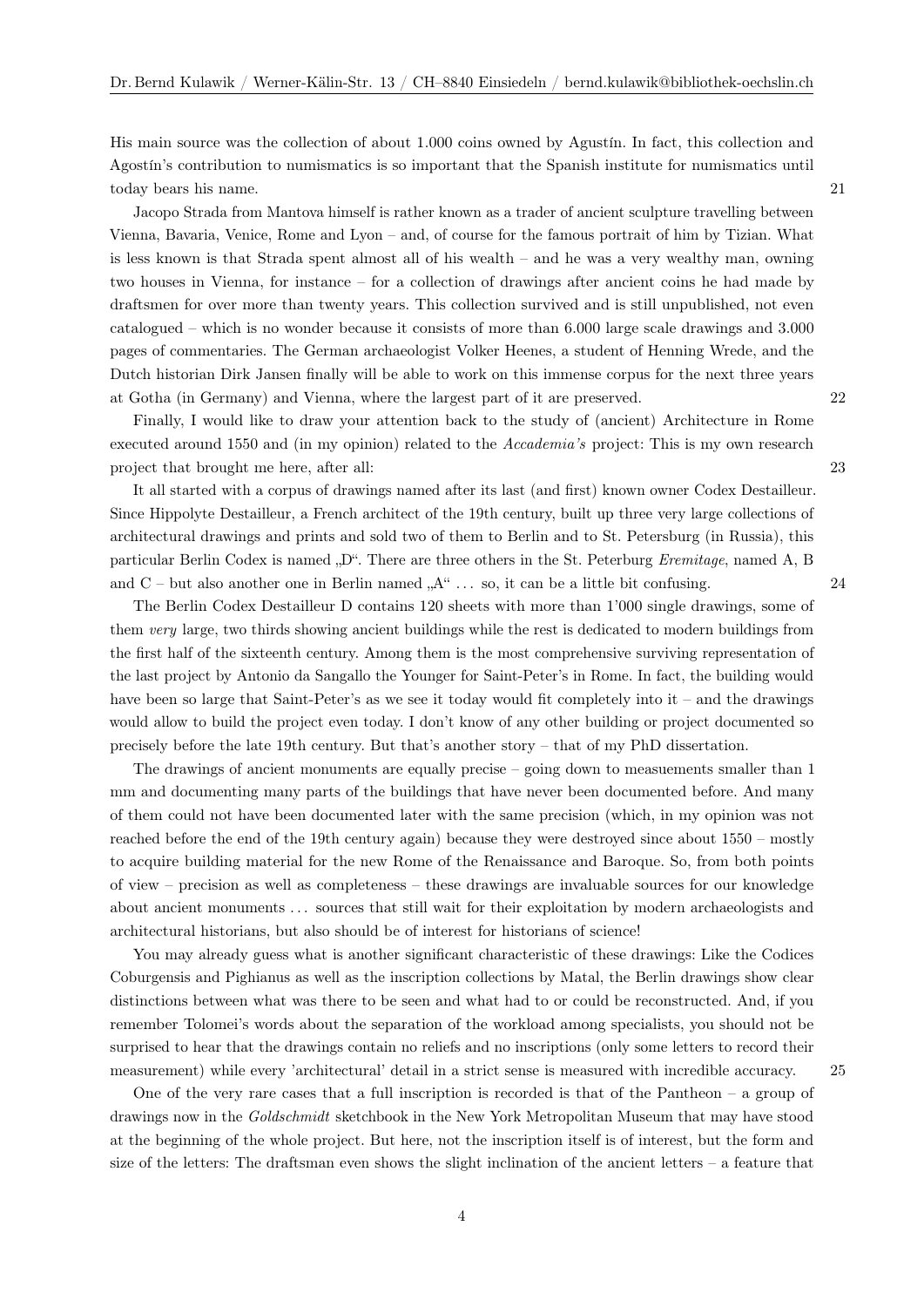was 'corrected' during a restauration in the 19th century! 26

But the Codex Destailleur D is only the biggest surviving (and therefore, we may say today: central) part of a far larger corpus of drawings now scattered all over the western world. Besides a parallel group at the Albertina in Vienna, other groups or single sheets in other collections could be identified as belonging to the same group of hands and the same circumstances of origin in Rome between ca. 1540 and 1550. [Website](http://accademia-vitruviana.net/persons/anonymi)

What makes me think that these drawings were made for the *Accademia*? First of all, the draftsmen are almost all of French origin and – as far as I could identify at least one 'sub-group' – have *not* been architects but carpenters, stonemasons and other craftsmen. How should they be able to develop such a measuring methodology and be able to execute it over several years in changing constellations? 27

But one characteristic that is even more remarkable and first brought me to think about possible 'masterminds' behind the whole group of drawings are the annotations, mostly written in French: If you would work very carefully and over a long time on any sort of material – and measuring large ancient monuments takes quite some time! – and then wanted to record some remarkable feature to prevent you from forgetting it: Wouldn't you do it in your *own* language and not in a foreign one that you don't even fully master? And if one reads these annotations carefully, they always seem to address someone else and saying more or less explicitly: "This is how I found it and the measurements lacking are not my mistake!" like in the case of the missing base of the Doric order from the Theatre of Marcellus. 28

Another very remarkable feature is the obvious attempt to measure buildings *as they are* and not *as they should be*. Look for instance at this partial ground plan from the Colosseum: It does not reconstruct 29 and oval or an ellipse with geometrical methods and then simply add the measurements, but instead the draftsmen (or their advisor) realised that the building *is not* an oval or ellipse – as it is shown in almost 30 all drawings and prints up to the 20th century. In fact, if it was a geometrically correct oval or ellipse, it would have been impossible to mark the starting points of several lines of view through the building like this drawing shows. So, I'm sure we can attribute this large and mostly unexplored group of anonymous 31 architectural drawings to the preparatory work done for the *Accademia*. 32

In addition, there are dozens if not hundreds of single sheets with architectural drawings – many of them by anonymous French draftsmen – that show single architectural elements like basis, capitels, cornices . . . and have usually been seen as separated samples, models or prototypes for 'nice' parts of ancient architecture. But in contradiction to this supposition about their purpose, there are hardly any 33 examples in the architecture of the Renaissance and Baroque that are clearly based on such ancient examples. In my opinion, it would make much more sense to regard them as parts of the collection in prepration of Tolomei's volume 17 ... 34

But, of course, there may have been a project to measure ancient monuments going on in Rome at the time of the *Accademia* without any personal or methodological relationship to the *Accademia's* project. So: Is there a 'missing link'? — Just recently Henning Wrede, working on the Codex Coburgensis asked 35 Volker Heenes if two drawing the latter had written an article about might be from the same draftsman as is codex. Volker asked me about my opinion, and because I had for the first time the chance to see the original codex myself at Coburg, I carefully looked for parallels and could agree with Wrede that the hands are the same. But in doing so I recognised that I had seen the same hand in one of the *very few* examples of sculptural elements in the architectural drawings I am working on. And I am quite sure now, that this draftsman – working in the 'sculptural' group that generated the Codex Coburgensis als was – at least for some time – a member of the 'architectural' group.

But there is one more, and I would say: more important though not fully established connection between the architectural drawings and the *Accademia*: In the second edition of his *Vite* Vasari gives a 36 short biography of Giacomo Barozzi da Vignola integrated in the life of Taddeo Zuccari. There Vasari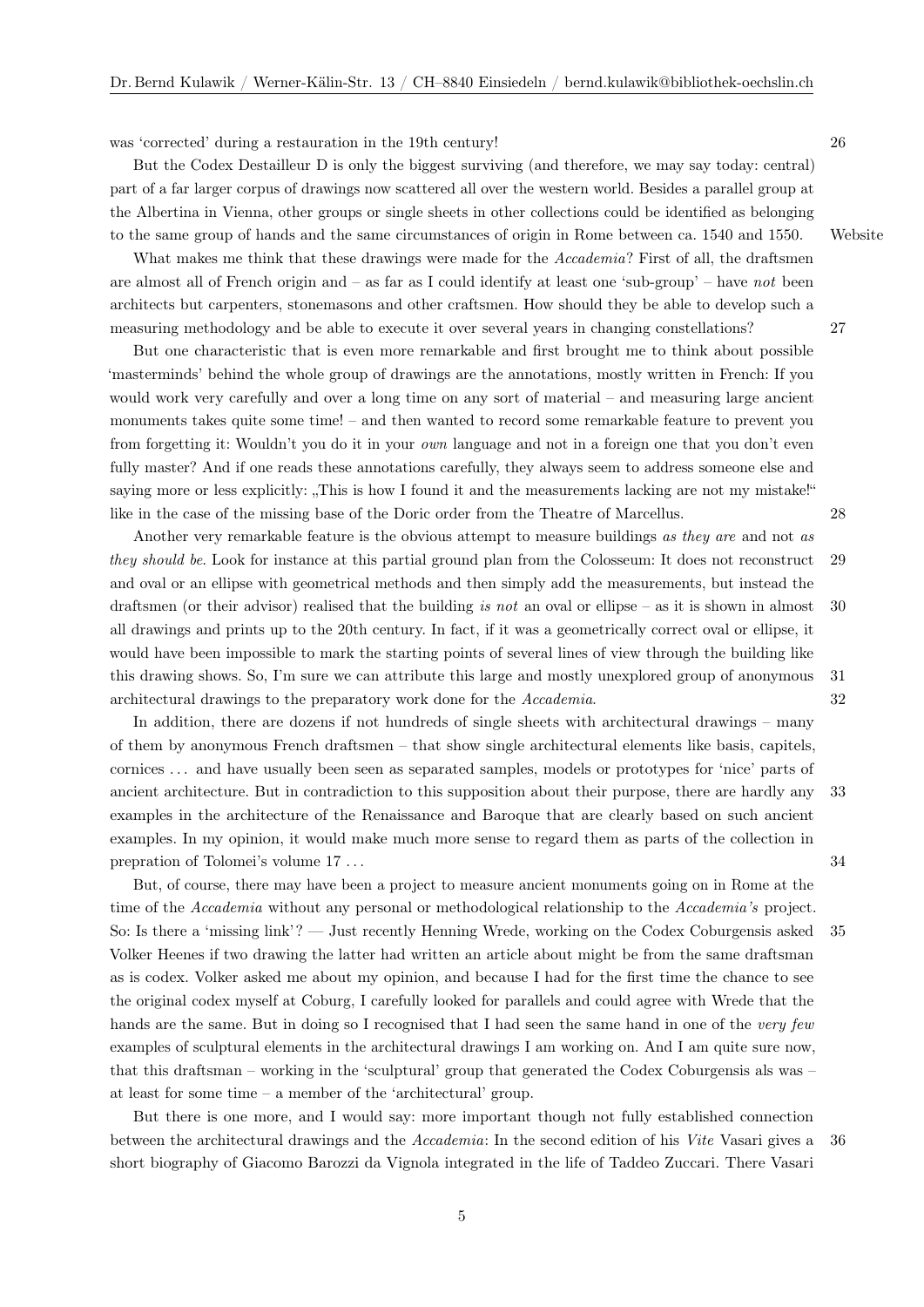states that the *Accademia* (and he mentions some of its members, among them Cervini) ordered Vignola to measure *all the ancient buildings in Rome* = *tutti gli anticaglie di Roma*. And Vignola later in his *Regola delli cinque ordini di architettura* from about 1562 himself claims that he knew all the best examples of Roman architectural orders from personal studies. The problem here, that the modern research on Vignola never dealt with in particular, is: There are now drawings by Vignola (or copies of such drawings) that would confirm Vasari's and Vignola's remarks.

Of course, they simply could have been lost. But what, if they are still there, well hidden in front of our eyes? If we consider how such measurement could have been made and, in fact, have been made, it is obvious that no one person can do this allone. And we know from some reports since the end of the 15th century, that architects employed groups of younger architects, craftsmen and helpers to measure the ancient monuments – and that they often were not paid for their work but could take copies of the measured drawings 'home'. So, the French drawings mentioned above may have been copied from those made under Vignolas supervision. But many of them are not copies but originals, made directly during the measurings . . . In these we find lots of preparatory drawings in chalk or charcoal made by an expert hand differing clearly from the drawings made by the measuring team on top of them – the latter showing far less experienced draftsmen. I think it is possible that the leader of the group made these preparatory drawings and then supervised the execution of the measurements without leaving any other traces that would allow us to ascribe this supervision and these preparatory drawings to someone like Vignola.

And this leads us to three other groups of possible results from th*e Accademia's* project: the already mentioned *Regola* by Vignola, published in or shortly before 1562 in Rome; it's almost parallel by Jean 37 Bullant, his *Reigle generalle d'architecture* published in Paris in 1564 (where we find the comparison of Vitruvius' rules with existing examples from Roman antiquity as it was mentioned by Tolomei for volume 11 , and, finally, the commented Italian and Latin Vitruvius editions by Daniele Barbaro, illustrated by 38 Andrea Palladio: Barbaro was in contact with Tolomei and a friend of Palladio's promoter and patron 39 Giangiorgio Trissino, who took Palladio to Rome between 1543 and 1546, where Trissino attended the *Accademia* meetings. And these are the only years Palladio stood long enough in Rome to make all the measurements that must have been the basis for his later drawings, prints and books. Though the surviving drawings by Palladio are almost all executed in the studio in the 1560s, some of them bear remarkable parallels to drawings from the Codex Destailleur group. And if we keep in mind that the yound stonemason-becoming-architect Palladio was neither in the economic nor in the methodological situation to start his own measuring project or employ others, we may guess that he was – at least for some time – a member of the group working for the *Accademia*. – So, the two most influential books on 40 Architectur (Vignola's and Palladio's) as well as the most learned edition of Vitruvius may – at least in part – have their roots in the *Accademia's* project. 41

And finally, as a book representing the urban history and development: Bartolomeo Marliano's *Topographia*: While the first edition from 1534 does not contain illustrations, Marliano's edition of 1544 with a slightly changed title, does. And these rather raw plans of ancient Rome in its different states of 42 development are the first that even today are regarded as scientifically correct – as far as it was possible to do something like this in 1544. One interesting aspect of Marliano's new edition is that he explicitly 43 thanks three collaborators who are known to have been members of the *Accademia*. 44

To sum up: As I hope to have shown there are good reasons to suppose that the publication project passed down to us by Claudio Tolomei was not the hypertrophic, gigantomanic idea of a humanist overestimating his and his friends abilities by far with a project that even today is not really finished – but that there are good reasons to believe that many of the books Tolomei planned to publish were already prepaired or have been printed without explicit but known personal relation to the *Accademia*. But most 45